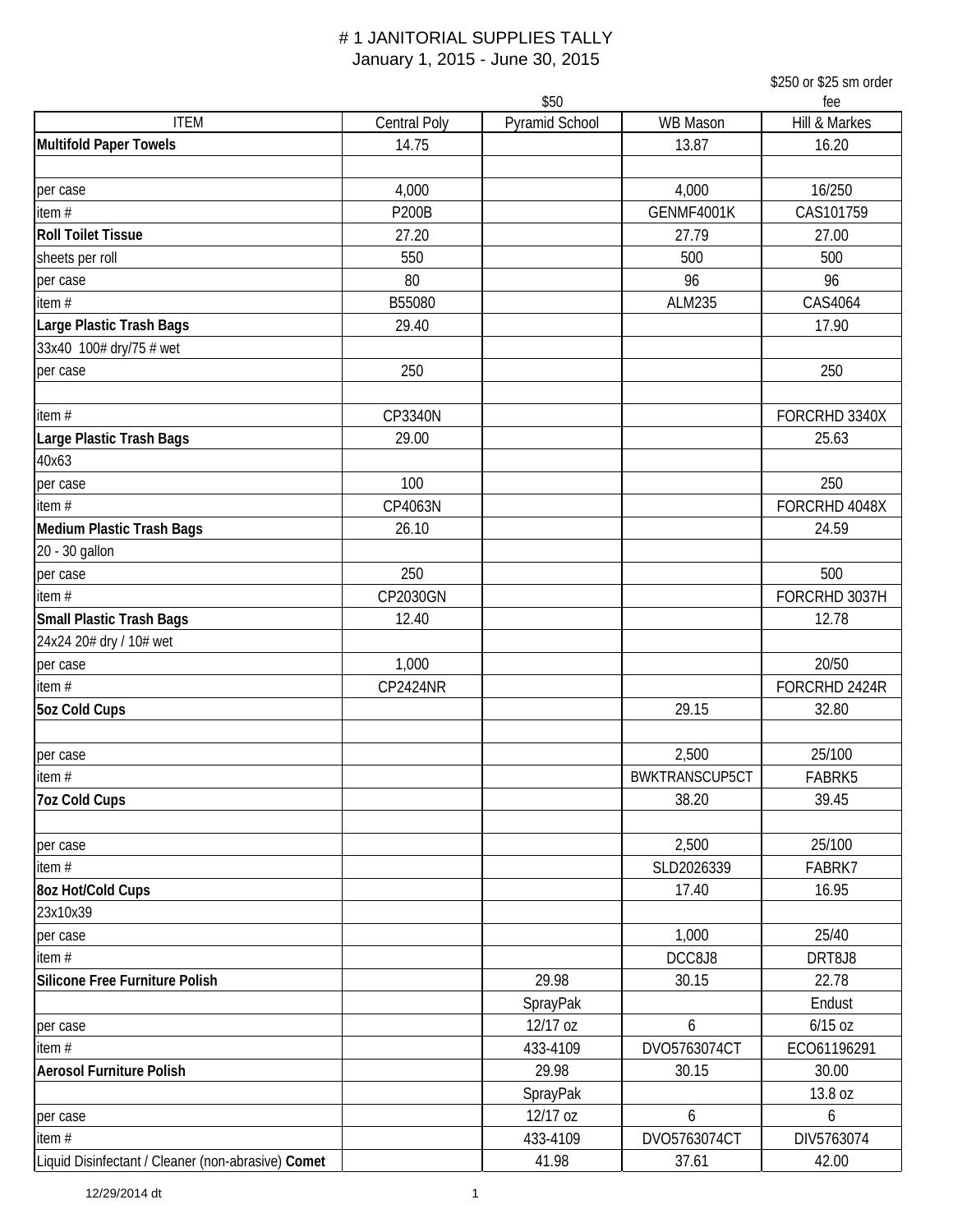| <b>ITEM</b>                         | <b>Central Poly</b> | Pyramid School | WB Mason        | Hill & Markes  |
|-------------------------------------|---------------------|----------------|-----------------|----------------|
|                                     |                     | crème          |                 | 32 oz          |
| per case                            |                     | 9/32 oz        | 8               | 8              |
| item $#$                            |                     | PGC53835       | PGC02287        | PNG 02287      |
| Roll Paper Towel - White            | 17.20               |                | 20.40           | 17.09          |
|                                     |                     |                |                 | 85             |
| per case                            | 30                  |                | 30              | 30             |
| item $#$                            | 6350                |                | BWK21GREEN      | CAS4073A1      |
| Roll Paper Towel - Brown            |                     |                | 18.00           | 17.09          |
|                                     |                     |                | 250             | white          |
| per case                            |                     |                | 12              | 30/85          |
| item $#$                            |                     |                | GPC 28290       | CAS4073A1      |
| <b>Brawny Paper Towel</b>           |                     |                | 17.00           | 48.45          |
| per case                            |                     |                | 32              | 30 / 44 sht    |
| item #                              |                     |                | HVN410130       | PNG 88275      |
| <b>Spray Disinfectant</b>           |                     | 26.98          | 48.30           |                |
|                                     |                     | SprayPak       | 12.5 oz         |                |
| per case                            |                     | 12/16.5 oz     | 12              |                |
| item #                              |                     | 433-4104       | <b>REC81545</b> |                |
| <b>Spray Disinfectant</b>           |                     | 26.98          | 42.28           | 26.23          |
| SPRAY PAK or equal                  |                     | SprayPak       | 32 oz           | 19oz Claire    |
| per case                            |                     | 12/16.5 oz     | 12              | 12             |
| item#                               |                     | 433-4104       | SLD 6052910     | CLRCS238       |
| Liquid All Purpose Bathroom Cleaner |                     |                | 59.49           | 17.50          |
|                                     |                     |                | gal             | gal            |
| per case                            |                     |                | 3               | $\overline{4}$ |
| item#                               |                     |                | SLD 6089403     | SMZF1232004    |
| <b>Bleach</b>                       |                     |                | 8.10            | 13.50          |
|                                     |                     |                | gal             | 121 oz         |
| per case                            |                     |                | 6               | 3              |
| item $#$                            |                     |                | SLD 6003736     | CLX30966       |
| Oxiclean                            |                     |                |                 |                |
| $25$ lb                             |                     |                |                 |                |
| per case                            |                     |                |                 |                |
| item $#$                            |                     |                |                 |                |
| Plunger                             |                     | 2.83           | 3.19            |                |
|                                     |                     | ea             | ea              |                |
| per case                            |                     | $12$ / $ctn$   |                 |                |
| item #                              |                     | 280174         | <b>UNS9201</b>  |                |
| Toilet Brush w/Holder               |                     | 3.49           | 3.65            |                |
|                                     |                     | ea             |                 |                |
| per case                            |                     | $6$ / $ctn$    | set             |                |
|                                     |                     |                | RCP631000WE /   |                |
| item#                               |                     | J506000        | 631100WE        |                |
| <b>Brooms</b>                       |                     | 3.79           | 54.96           | 5.00           |
|                                     |                     |                |                 |                |
| per case                            |                     | ea             | dozen           | ea             |
| item #                              |                     | 00311NB        | <b>UNS9204</b>  | CONE502018     |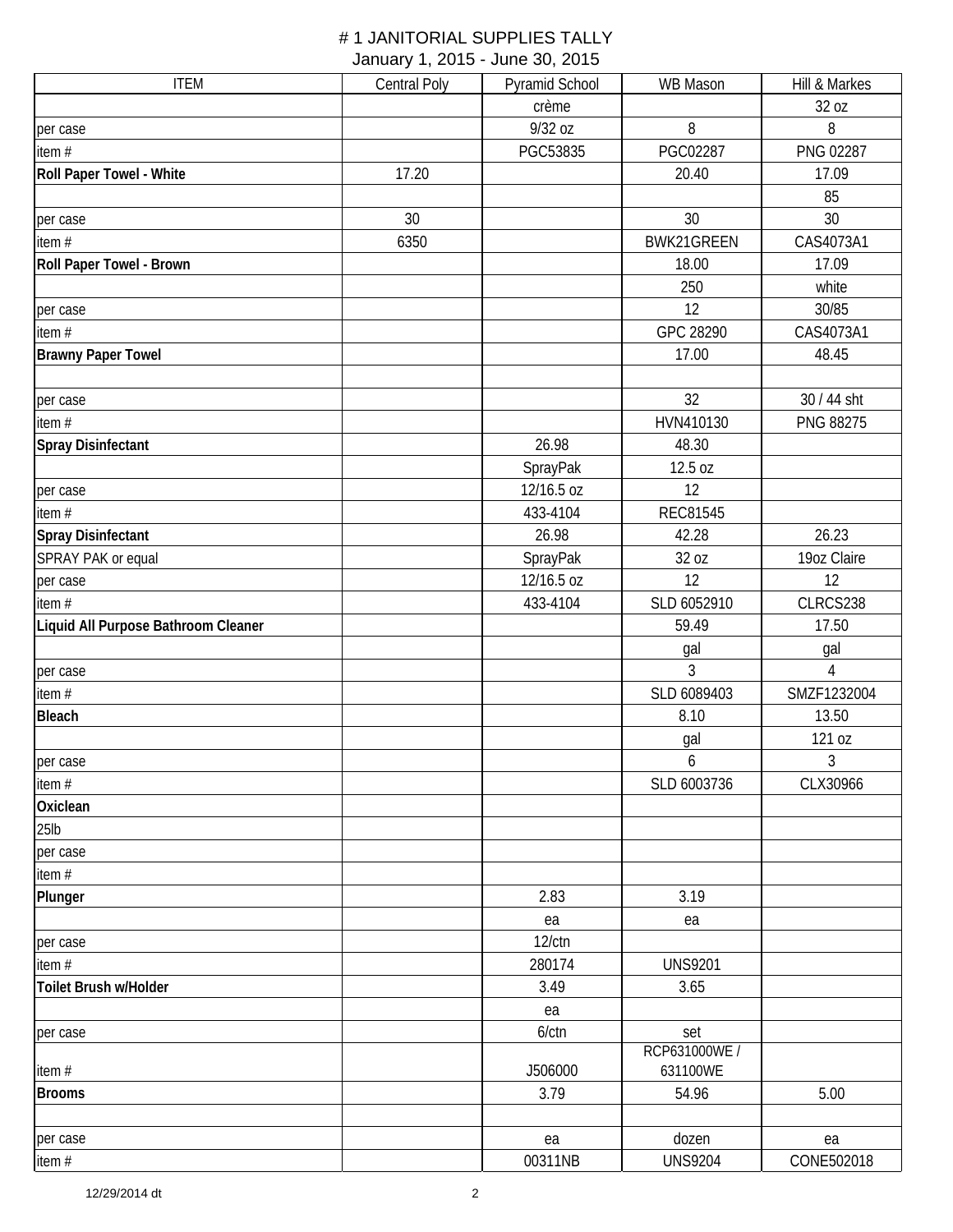| <b>ITEM</b>                                         | <b>Central Poly</b> | Pyramid School | WB Mason           | Hill & Markes  |
|-----------------------------------------------------|---------------------|----------------|--------------------|----------------|
| <b>Liquid Bowl Cleaner</b>                          |                     |                | 20.40              | 16.35          |
|                                                     |                     |                | 32 oz              | 32 oz          |
| per case                                            |                     |                | 12                 | 12             |
| item #                                              |                     |                | SLD 6192592        | SMZF1175012    |
| Air Deodorizer                                      |                     |                |                    | 23.50          |
|                                                     |                     |                |                    | qt             |
| per case                                            |                     |                |                    | 12             |
| item#                                               |                     |                |                    | SMZL2107012    |
| Air Freshener - 9.7 oz Febreze Air Effects or equal |                     |                | 24.41              |                |
|                                                     |                     |                |                    |                |
| per case                                            |                     |                | 9                  |                |
| item#                                               |                     |                | <b>PGC 45536CT</b> |                |
| Odor Obsorbing Gel - 8 oz Natural Magic or equal    |                     |                |                    |                |
| per case                                            |                     |                |                    |                |
| item #                                              |                     |                |                    |                |
| 8oz Mop Head                                        |                     |                |                    |                |
|                                                     |                     |                |                    |                |
| per case                                            |                     |                |                    |                |
| item #                                              |                     |                |                    |                |
| 16oz Mop Head                                       |                     | 30.24          | 18.35              | 38.50          |
|                                                     |                     |                |                    |                |
| per case                                            |                     | 12             | dozen              | 12             |
| item $#$                                            |                     | CM70016        | SLD 4600240        | TUWDOL161      |
| 20oz Mop Head                                       |                     | 35.40          | 22.58              | 43.90          |
|                                                     |                     |                |                    |                |
| per case                                            |                     | 12             | dozen              | 12             |
| item#                                               |                     | CM70245        | SLD 4600480        | TUWDOL201      |
| Cotton Wall Mop Pad - 5"x8 1/2" - Geerpes 9502 or   |                     |                |                    |                |
| equal                                               |                     | 105.96         |                    |                |
|                                                     |                     | 12/cs          |                    |                |
| per case<br>item #                                  |                     | 9502           |                    |                |
| Microfiber Wall Wash Mop Pad - 5"x10 1/2"           |                     |                |                    |                |
|                                                     |                     |                |                    |                |
| per case                                            |                     |                |                    |                |
| item #                                              |                     |                |                    |                |
| Handle for above Microfiber Wall Wash Mop           |                     |                |                    |                |
|                                                     |                     |                |                    |                |
| per case                                            |                     |                |                    |                |
| item #                                              |                     |                |                    |                |
| Murphy's Oil                                        |                     | 89.98          | 43.15              | 53.00          |
|                                                     |                     | gal            | gal                | gal            |
| per case                                            |                     | $\overline{4}$ | $\overline{4}$     | $\overline{4}$ |
| item#                                               |                     | MUR01103       | MUR01103           | CPL1103        |
| Bully creme cleanser -qt                            |                     |                | 28.48              | 20.00          |
|                                                     |                     |                | 32 oz              | qt             |
| per case                                            |                     |                | 12                 | 12             |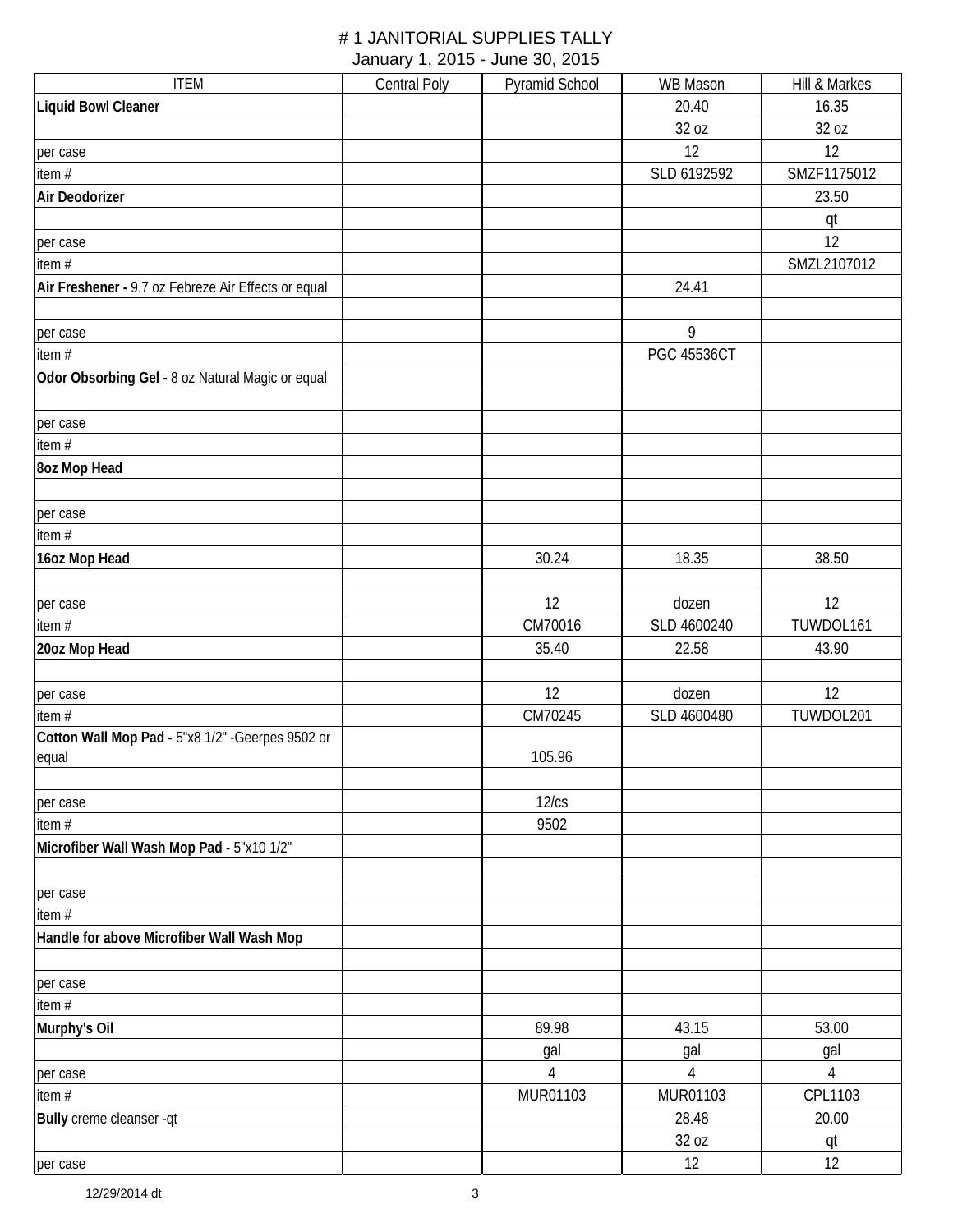| <b>ITEM</b>                       | <b>Central Poly</b> | Pyramid School | WB Mason         | Hill & Markes    |
|-----------------------------------|---------------------|----------------|------------------|------------------|
| item #                            |                     |                | BCC0771200       | SMZG1325012      |
| Digest - gal or equal             |                     |                | 37.82            | 25.00            |
|                                   |                     |                |                  |                  |
| per case                          |                     |                | $\overline{4}$   | 4 gal            |
| item #                            |                     |                | DYM33601         | SMZD0860004      |
| Ammonia                           |                     |                | 9.30             | 12.32            |
|                                   |                     |                |                  |                  |
| per case                          |                     |                | $\overline{4}$   | 4 gal            |
| item $#$                          |                     |                | SLD 6151745      | JAB22770521      |
| <b>Powder Cleaner</b>             |                     | 22.13          | 16.07            | 22.10            |
|                                   |                     | 21 oz BABO     | 21 oz            | 21 oz Babo       |
| per case                          |                     | 24             | 24               | 24               |
| item#                             |                     | P752088        | CALICCP752088    | CAL752088        |
| 32oz Spray Bottles                |                     | .41            | .45              | .42              |
|                                   |                     | ea             | ea               | ea               |
| per case                          |                     | 12/cs          |                  |                  |
| item $#$                          |                     | 5032WG         | COCP932CG        | <b>IMP5032WG</b> |
| <b>Trigger Sprayers</b>           |                     | .38            | .35              | .38              |
|                                   |                     | ea             | ea               | ea               |
| per case                          |                     | 12/cs          |                  |                  |
| item $#$                          |                     | 4902           | COCP902RW9       | <b>IMP4902</b>   |
| Oil Based Stainless Steel Cleaner |                     | 22.93          | 56.23            | 22.93            |
|                                   |                     | Chase          | 20 oz            | 14 oz            |
| per case                          |                     | 12/18 oz       | 12               | 12               |
| item#                             |                     | 433-4111       | CALISZ53336012   | CLRCS227         |
| <b>Stainless Steel Cleaner</b>    |                     |                | 36.42            | 22.93            |
|                                   |                     |                | 20 oz            | 14 oz            |
| per case                          |                     |                | 12               | 12               |
| item $#$                          |                     |                | CALISZ53331012   | CLRCS227         |
| <b>Mop Handles</b>                |                     | 6.35           | 6.31             | 10.50            |
|                                   |                     | ea             | ea               | ea               |
| per case                          |                     |                |                  | 12/cs            |
| item $#$                          |                     | 01207NB        | <b>GSSHWFJEA</b> | IMP94            |
| <b>Floor Wax</b>                  |                     |                | 48.88            | 44.50            |
|                                   |                     |                |                  | 2-3 weeks        |
| per case                          |                     |                | $\overline{4}$   | 5 gal            |
| item #                            |                     |                | BCC6590400       | SMZCS0740005     |
| <b>Floor Stripper</b>             |                     |                | 51.05            | 31.15            |
|                                   |                     |                |                  | 2-3 weeks        |
| per case                          |                     |                | 5 gal            | 5 gal            |
| item #                            |                     |                | BCC1540500       | SMZR3025005      |
| <b>Floor Finish</b>               |                     |                | 71.72            | 44.50            |
|                                   |                     |                |                  | 2-3 weeks        |
| per case                          |                     |                | 4 gal            | 5 gal            |
| item $#$                          |                     |                | BCC 6090400      | SMZCS0740005     |
| <b>Laundry Detergent</b>          |                     |                | 21.60            | 22.60            |
|                                   |                     |                |                  | Simoniz          |
| per case                          |                     |                | 40#              | 50#              |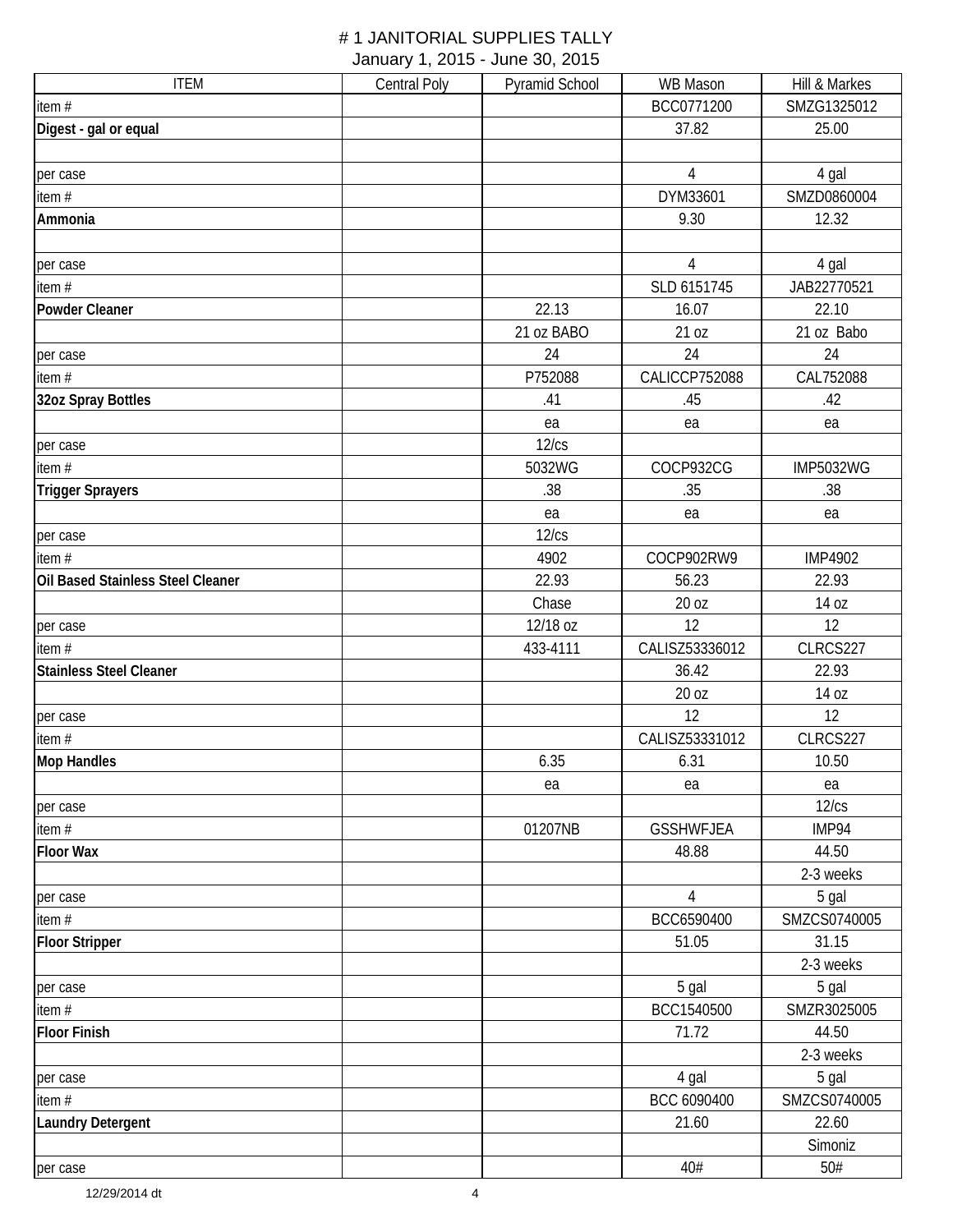| <b>ITEM</b>                                | <b>Central Poly</b> | Pyramid School | WB Mason         | Hill & Markes    |
|--------------------------------------------|---------------------|----------------|------------------|------------------|
| item #                                     |                     |                | BWKHURACAN40     | SMZC0597050      |
| Dish Detergent                             |                     |                | 18.45            | 18.70            |
|                                            |                     |                |                  | gal              |
| per case                                   |                     |                | $\sqrt{4}$       | 4                |
| item $#$                                   |                     |                | <b>BWK 7014</b>  | SMZP2705004      |
| Cleaner / Degreaser                        |                     |                | 20.30            | 16.50            |
| Simonize AP7                               |                     |                |                  | gal              |
| per case                                   |                     |                | 4                | $\overline{4}$   |
| item $#$                                   |                     |                | CALISZP2666004   | SMZP2666004      |
| Cleaner / Degreaser                        |                     |                | 19.29            | 18.85            |
| Simonize Strike Force                      |                     |                |                  | qt               |
| per case                                   |                     |                | $\overline{4}$   | 12               |
| item $#$                                   |                     |                | CALISZ80320004   | SMZC0595012      |
| <b>GOJO Liquid Hand Soap</b>               |                     |                | 41.30            | 43.60            |
| 2L-2217                                    |                     |                |                  | 2000ml           |
| per case                                   |                     |                | $\overline{4}$   | $\sqrt{4}$       |
| item $#$                                   |                     |                | GOJ2217          | GJ221704         |
| Dispenser for 2217                         |                     |                | $\boldsymbol{0}$ | $\boldsymbol{0}$ |
|                                            |                     |                |                  |                  |
| per case                                   |                     |                | ea               | 8/cs             |
| item $#$                                   |                     |                | GOJ2130          | GJ223008         |
| <b>Liquid Hand Soap</b>                    |                     |                | 27.72            | 18.45            |
|                                            |                     |                |                  | gal              |
| per case                                   |                     |                | $\overline{4}$   | 4                |
| item $#$                                   |                     |                | CALISZST1075004  | SMZCS025004      |
| <b>Hand Sanitizers</b>                     |                     |                | 46.14            | 45.80            |
| Purell 9656/9657                           |                     |                |                  | 800ml            |
| per case                                   |                     |                | 6                | 6                |
| item $#$                                   |                     |                | GOJ965606CT      | GJ965606         |
| <b>Hand Sanitizers Foam</b>                |                     |                | 25.66            | 52.95            |
| 5392                                       |                     |                |                  | 1200ml           |
| per case                                   |                     |                | ea               | $\overline{2}$   |
| item#                                      |                     |                | GOJ539202EA      | GJ539202         |
| Single Use Laundry Det                     |                     |                |                  | 29.70            |
|                                            |                     |                |                  | 20Z              |
| per case                                   |                     |                |                  | 100              |
| item#                                      |                     |                |                  | VEN2979267       |
| Prolux Vacuum Bags                         |                     |                |                  |                  |
| Mighty Mite Type MM Vacuum Bags            |                     |                |                  |                  |
| per case                                   |                     |                |                  |                  |
| item $#$                                   |                     |                |                  |                  |
| Sanitaire Vacuum Bags - UP 1 - 9100, C4900 |                     |                |                  |                  |
| per case                                   |                     |                |                  |                  |
| item $#$                                   |                     |                |                  |                  |
| Sanitaire Vacuum Bags - SD - P1/6600       |                     |                |                  |                  |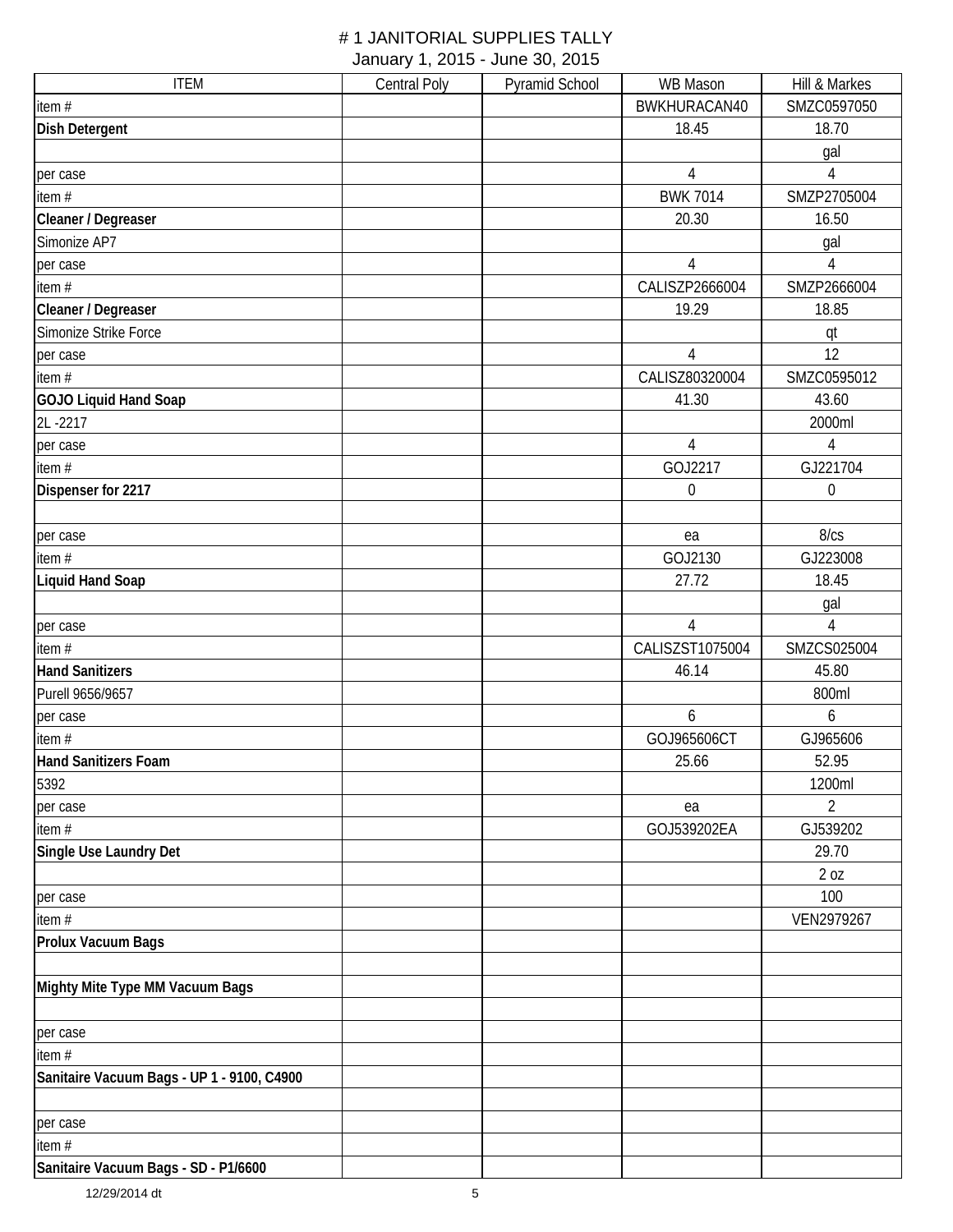| <b>ITEM</b>                                    | <b>Central Poly</b> | <b>Pyramid School</b> | WB Mason    | Hill & Markes  |
|------------------------------------------------|---------------------|-----------------------|-------------|----------------|
|                                                |                     |                       |             |                |
| Vacuum Cleaner Scent Tabs - Style 515          |                     |                       |             |                |
|                                                |                     |                       |             |                |
| Ecolab TriStar Flexylight                      |                     |                       |             | 125.28         |
| #16326                                         |                     |                       |             |                |
| per case                                       |                     |                       |             | 5 gal          |
| item #                                         |                     |                       |             | ECO16326       |
| <b>Ecolab Neutral Floor Cleaner</b>            |                     |                       |             | 50.49          |
| #6100035                                       |                     |                       |             | 2 liter        |
| per case                                       |                     |                       |             | $\overline{2}$ |
| item#                                          |                     |                       |             | ECO6100035     |
| Ecolab Heavy Duty Bathroom Cleaner             |                     |                       |             |                |
| Disinfectant                                   |                     |                       |             | 73.30          |
| #10158                                         |                     |                       |             | 2 liter        |
| per case                                       |                     |                       |             | $\overline{2}$ |
| item#                                          |                     |                       |             | ECO10158       |
| <b>Ecolab Orange Force</b>                     |                     |                       |             | 50.38          |
| #21038                                         |                     |                       |             | 2 liter        |
| per case                                       |                     |                       |             | $\overline{2}$ |
| item #                                         |                     |                       |             | ECO21038       |
| Ecolab Revitalize Perfusion Carpet Cleaner     |                     |                       |             | 82.98          |
| #10379                                         |                     |                       |             | 2-3 week       |
| per case                                       |                     |                       |             | 10#            |
| item#                                          |                     |                       |             | ECO10379       |
|                                                |                     |                       |             |                |
| Ecolab Revitalize Encapsulation Carpet Cleaner |                     |                       |             | 41.07          |
| # 61495099                                     |                     |                       |             | 2-3 week       |
| per case                                       |                     |                       |             | 4/gal          |
| item#                                          |                     |                       |             | ECO61495077    |
| <b>Ecolab Solid Surge Plus</b>                 |                     |                       |             | 172.06         |
| #17905                                         |                     |                       |             | 9#             |
| per case                                       |                     |                       |             | 4              |
| item#                                          |                     |                       |             | ECO17905       |
| Ecolab All Purpose Cleaner                     |                     |                       |             | 125.80         |
| #14205                                         |                     |                       |             | 2 liter        |
| per case                                       |                     |                       |             | $\overline{2}$ |
| item#                                          |                     |                       |             | ECO14205       |
| <b>Ecolab Solid Navisoft</b>                   |                     |                       |             | 106.59         |
| #16001                                         |                     |                       |             | 6#             |
| per case                                       |                     |                       |             | $\overline{2}$ |
| item#                                          |                     |                       |             | ECO16001       |
| <b>Ecolab Stain Away</b>                       |                     |                       |             | 47.20          |
| #13649                                         |                     |                       |             | $4\#$          |
|                                                |                     |                       |             |                |
| per case                                       |                     |                       |             | $\overline{2}$ |
| item $#$                                       |                     |                       |             | ECO13649       |
| Disposable Multipurpose Rags                   |                     |                       | 74.40       | 30.90          |
|                                                |                     |                       | 10x13       |                |
| per case                                       |                     |                       | CS/8BXS-200 | 800/bx         |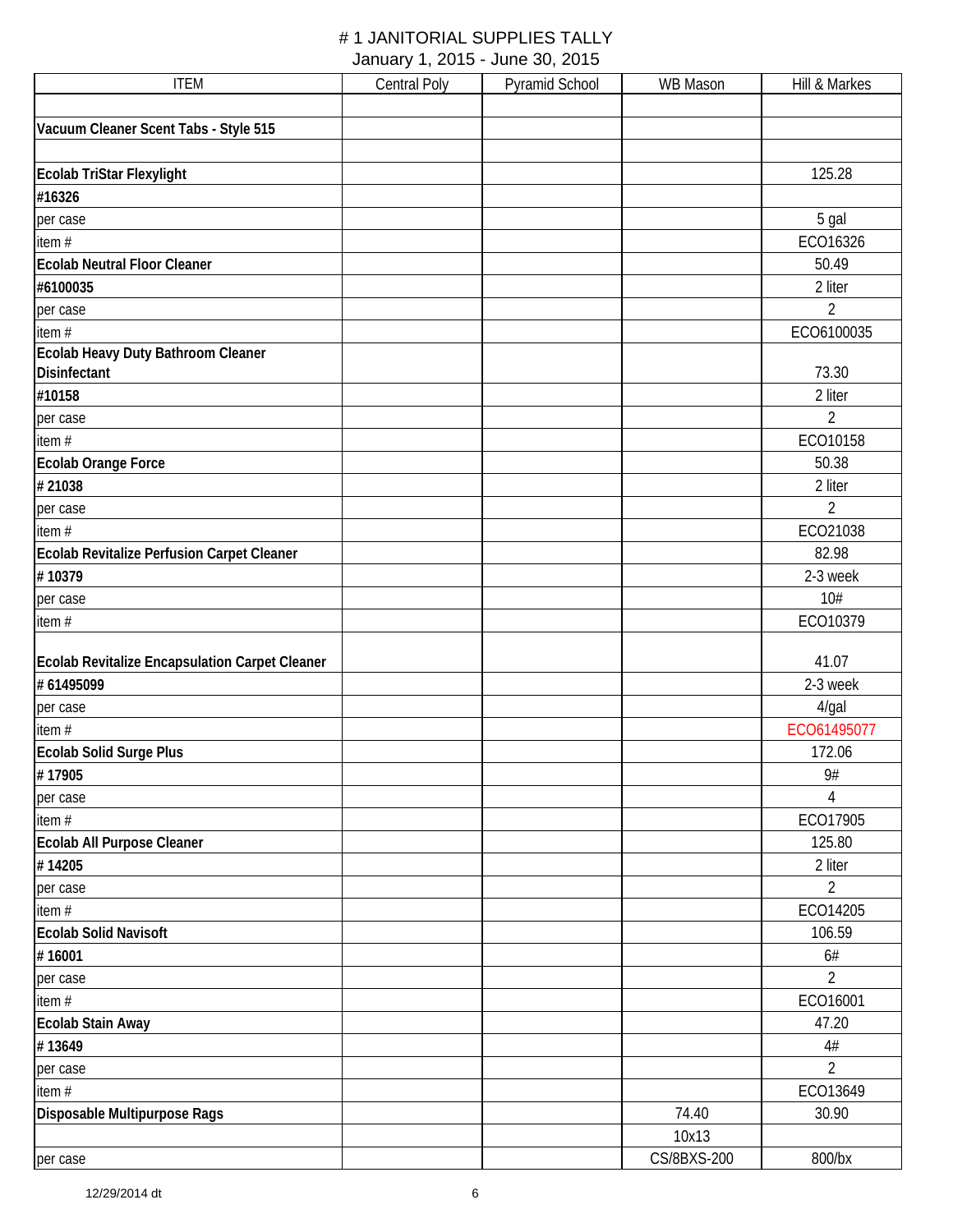| <b>ITEM</b>                                    | <b>Central Poly</b> | Pyramid School | WB Mason          | Hill & Markes  |
|------------------------------------------------|---------------------|----------------|-------------------|----------------|
| item $#$                                       |                     |                | <b>KCC75190</b>   | KIM05800       |
| Shop Rags - 100% cotton                        |                     |                | 27.00             |                |
|                                                |                     |                |                   |                |
| per case                                       |                     |                | 60                |                |
| item $#$                                       |                     |                | <b>ULINS7288</b>  |                |
| <b>Glass Cleaner</b>                           |                     | 24.98          | 13.88             | 17.50          |
|                                                |                     | 20 oz          |                   | qt             |
| per case                                       |                     | 12             | 4                 | 12             |
| item $#$                                       |                     | 433-4101       | CALISZ80400004    | SMZ08012       |
| Revitalize Miracle Spotter w/sprayer           |                     |                |                   | 75.20          |
| #14511                                         |                     |                |                   | 20 oz          |
| per case                                       |                     |                |                   | $\overline{2}$ |
| item#                                          |                     |                |                   | ECO14511       |
| Antibacterial Foam Soap - 1250ml               |                     |                | 35.69             | 40.60          |
|                                                |                     |                | 1200ml            | 1250ml         |
| per case                                       |                     |                | 3                 | 3              |
| item #                                         |                     |                | GOJ881203CT       | GJE5162EXL     |
| Antibacterial Foam Soap Dispenser - 1250ml     |                     |                |                   | $\mathbf 0$    |
|                                                |                     |                |                   |                |
| per case                                       |                     |                |                   | ea             |
| item $#$                                       |                     |                |                   | GJ515506EXL    |
| Snapback Spray Buff Floor Cleaner              |                     |                | 35.85             | 80.85          |
|                                                |                     |                |                   | gal            |
| per case                                       |                     |                | $\overline{4}$    | 4              |
| item#                                          |                     |                | BCC6080400        | JNJ4116        |
| MPC All-Surf All Purpose Cleaner or Equal      |                     |                | 14.86             | 16.50          |
|                                                |                     |                | gal               | $AP-7$         |
| per case                                       |                     |                | 4                 | 4/gal          |
| item #                                         |                     |                | <b>BWK3424</b>    | SMZP2666004    |
| Simonize Freedom Bowl Cleaner - 4 gal or equal |                     |                | 13.75             | 17.50          |
|                                                |                     |                | 30 oz             | gal            |
| per case                                       |                     |                | 12                | 4              |
| item #                                         |                     |                | SLD6192622        | SMZF1232004    |
| Magic Erasers (Mr. Clean) or equal             |                     | 21.49          | 22.58             | 22.50          |
|                                                |                     |                |                   |                |
| per case                                       |                     | 6/4/cs         | 6/4/cs            | 6/4/cs         |
| item #                                         |                     | PGC82027       | <b>PGC82027CT</b> | PNG82027       |
| Orange Glo or equal                            |                     |                | 80.26             |                |
|                                                |                     |                | 32 oz             |                |
| per case                                       |                     |                | 12                |                |
| item $#$                                       |                     |                | CDC5703721283CT   |                |
| <b>Enmotion Towels</b>                         | 43.55               |                | 41.75             | 43.59          |
| <b>Brown</b>                                   | 800'                |                | 800'              | 800'           |
| per case                                       | 6                   |                | 6                 | 6              |
| item #                                         | 816N                |                | GPC89480          | GPF89480       |
| <b>Enmotion Towels</b>                         | 46.55               |                | 43.90             | 46.80          |
| White                                          | 800'                |                | 800'              | 800'           |
| per case                                       | 6                   |                | 6                 | 6              |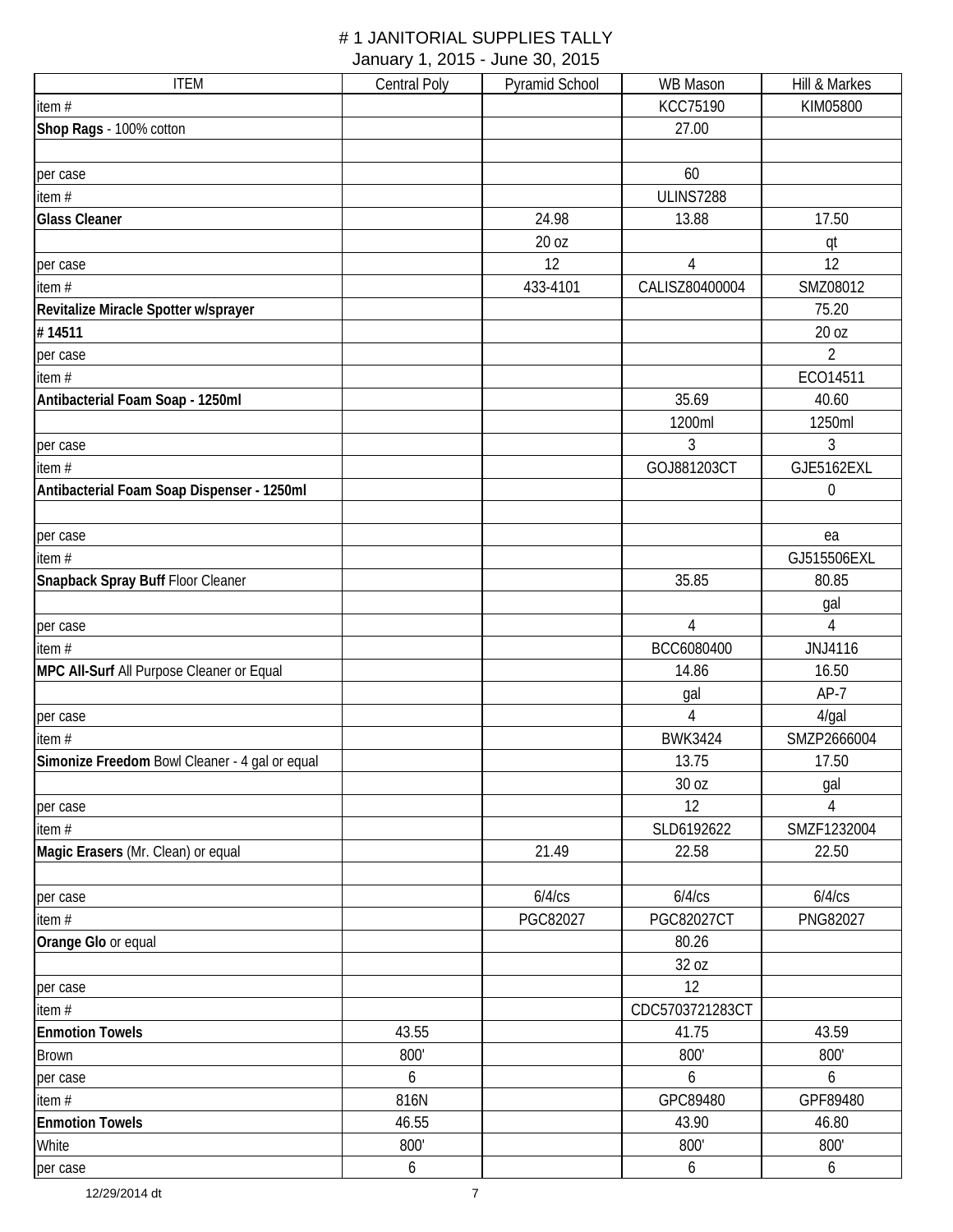| <b>ITEM</b>                          | Central Poly | Pyramid School | WB Mason | Hill & Markes       |
|--------------------------------------|--------------|----------------|----------|---------------------|
| item#                                | 816B         |                | GPC89460 | GPF89460            |
| Urinal Blocks - Krystal or equal     |              | 79.98          | 9.15     | 80.50               |
|                                      |              |                |          | 12/12               |
| per case                             |              | 12/12          | 12       | 3 oz                |
| item #                               |              | Krystal 12-4PS | HO504901 | <b>NIL1000</b>      |
| Revitalize Carp Cleaner              |              |                |          | 41.07               |
| 61495077                             |              |                |          | 2 liter             |
| per case                             |              |                |          | $\overline{2}$      |
| item#                                |              |                |          | ECO61495077         |
| Oasis 63 - disinfectant              |              |                |          | 52.74               |
| # ECO14206                           |              |                |          | 2 liter             |
| per case                             |              |                |          | 2                   |
| item#                                |              |                |          | ECO14206            |
| Oasis 41 - glass cleaner             |              |                |          | 48.55               |
| # ECO24156                           |              |                |          | 2 liter             |
| per case                             |              |                |          | $\overline{2}$      |
| item#                                |              |                |          | ECO6100289          |
| Oasis Pro 16                         |              |                |          | 50.38               |
| # ECO21038                           |              |                |          | 2 liter             |
| per case                             |              |                |          | $\overline{2}$      |
| item#                                |              |                |          | ECO21038            |
|                                      |              | \$50           |          | \$250 or \$25.00 sm |
| MINIMUM ORDER TO AVOID SHIPPING FEES |              |                |          | order fee           |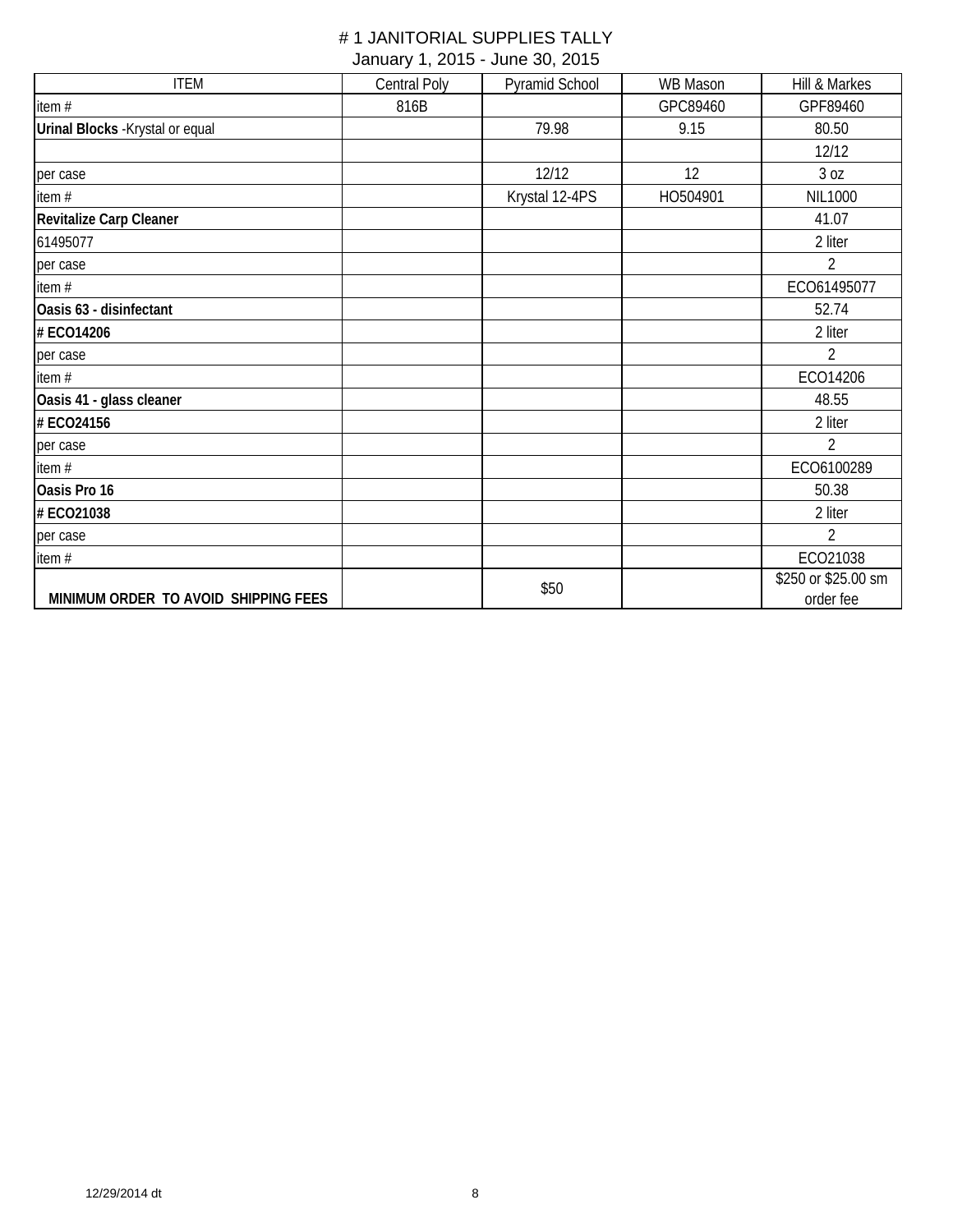|                                             |                     | \$50                       |                    | chg            |
|---------------------------------------------|---------------------|----------------------------|--------------------|----------------|
| <b>ITEM</b>                                 | <b>Central Poly</b> | Pyramid School<br>Products | <b>WB Mason</b>    | Hill & Markes  |
| All-Purpose Liquid Cleaner                  |                     |                            |                    | 16.50          |
| gal                                         |                     |                            |                    |                |
| per case                                    |                     |                            |                    | 4 gal          |
| item#                                       |                     |                            |                    | SMZP2666004    |
| <b>Aluminum Foil</b>                        |                     |                            | 16.10              | 14.80          |
| per case                                    |                     |                            |                    |                |
| item $#$                                    |                     |                            | ACAF185S           | <b>WES294</b>  |
| <b>Apron Plastic</b>                        |                     | 32.69                      | 3.61               | 39.50<br>24x42 |
| per case                                    |                     | 1,000                      | 100                | 10/100         |
| item#                                       |                     | Tradex P2442               | SADAP12528x46      | ISL250011      |
| Bags: 10# Elephant                          |                     |                            | 18.50<br>500       | 37.30          |
| per case                                    |                     |                            | BSD10LBHVS         | 1,000          |
| item $#$                                    |                     |                            |                    | DUO80042       |
| Bags: 10# Brown                             |                     |                            | 12.05              | 10.60          |
|                                             |                     |                            |                    |                |
| per case                                    |                     |                            | 500                | 500            |
| item $#$                                    |                     |                            | BSD10LBREG         | DUO80985       |
| Bags: 8# Brown Paper                        |                     |                            | 10.33              | 9.70           |
| per case                                    |                     |                            | 500                | 500            |
| item $#$                                    |                     |                            | <b>BSD8LBREG</b>   | DUO80984       |
| Bags: 6# White - waxed                      | 46.19               |                            |                    | 45.20          |
| per case                                    | 1,000               |                            |                    | 1,000          |
| item #                                      | 06PP                |                            |                    | PPC300296      |
| Bags: 6# White                              | 46.19               |                            | 14.25              | 12.30          |
| per case                                    | 1,000               |                            | 500                | 500            |
| item $#$                                    | 06PP                |                            | <b>BSD6LBWHITE</b> | DUO81223       |
| Bags: 6# Brown                              |                     |                            | 9.60               | 8.70           |
| per case                                    |                     |                            | 500                | 500            |
| item#                                       |                     |                            | BSD6LBREG          | DUO80983       |
| Bags: 4# Brown                              |                     |                            | 7.43               | 7.07           |
| per case                                    |                     |                            | 500                | 500            |
| item $#$                                    |                     |                            | BSD4LBREG          | DUO81007       |
| Garbage Bags - Heavy<br>30-33 gal           | 22.60               |                            | 24.74              | 17.90          |
| per case                                    | 500                 |                            | 500                | 250            |
| item #                                      | CP3033GH            |                            | <b>CRHD3037X</b>   | FORCRHD3340X   |
| Garbage Bags - Heavy Duty - Black<br>56 gal | 17.90               |                            | 22.53              | 23.05          |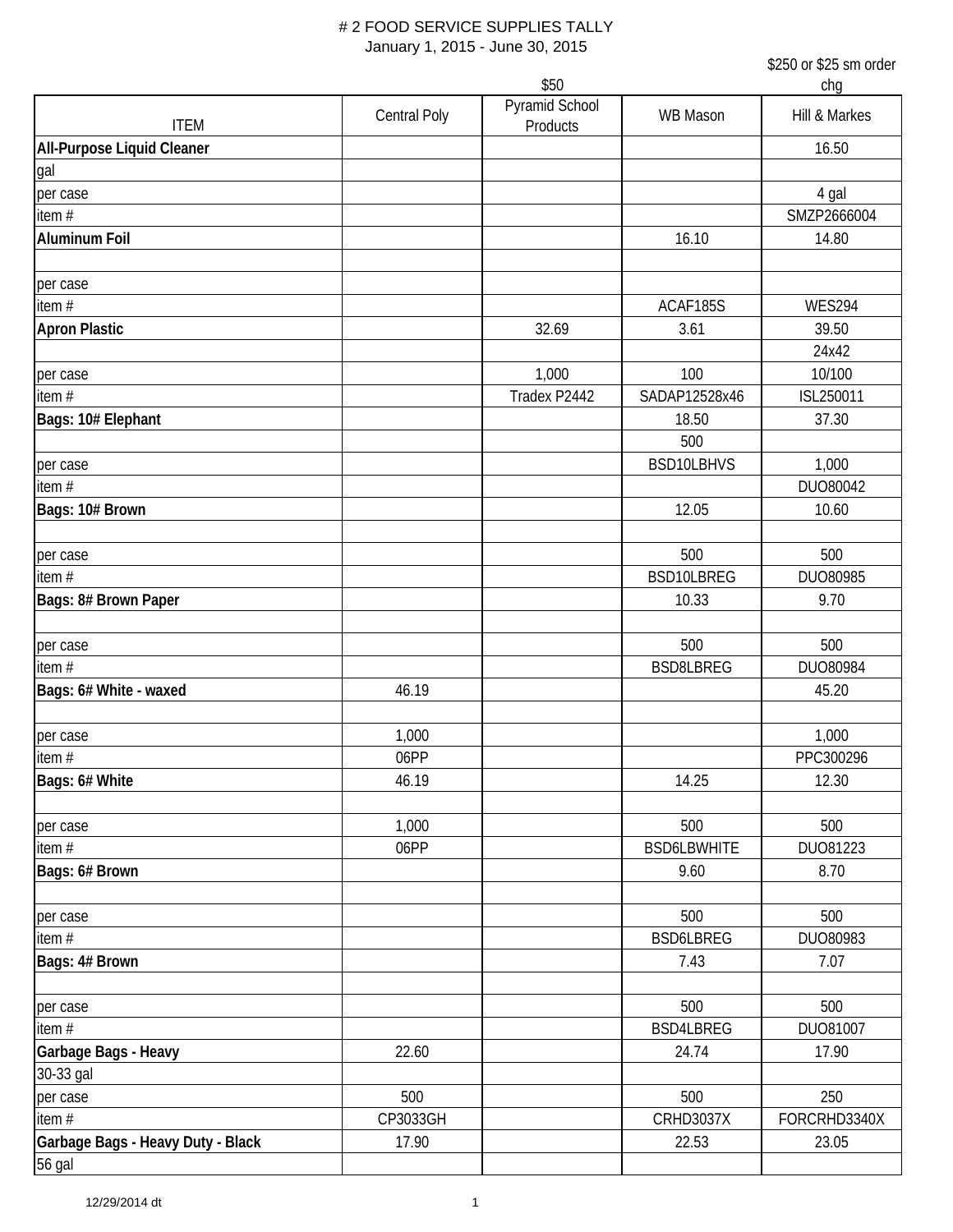|                                   |                     | \$50                       |                  | chg              |
|-----------------------------------|---------------------|----------------------------|------------------|------------------|
| <b>ITEM</b>                       | <b>Central Poly</b> | Pyramid School<br>Products | WB Mason         | Hill & Markes    |
| per case                          | 100                 |                            | 100              | 100              |
| item $#$                          | CP56GKH             |                            | NYC60            | FORBCH60         |
| Garbage Bags - Heavy Duty - Clear | 20.95               |                            | 24.61            | 23.20            |
| <b>56 gal</b>                     |                     |                            |                  |                  |
| per case                          | 250                 |                            | 100              | 100              |
| item $#$                          | CP56GNH             |                            | CL60H            | FORCL60H         |
| Poly Bags                         | 10.96               |                            | 16.60            | 9.05             |
| 6x3x15                            |                     |                            |                  |                  |
| per case                          | 1,000               |                            | 1,000            | 1,000            |
| item #                            | CP6315              |                            | EL7G063015       | FOR110NP         |
| <b>Poly Bags</b>                  | 12.90               |                            |                  | 20.00            |
| 10x18x24                          |                     |                            |                  |                  |
| per case                          | 500                 |                            |                  | 500              |
| item $#$                          | CP10824             |                            |                  | FOR152NPM        |
| Sandwich Bags: #130 wax           |                     |                            | 16.84            | 72.00            |
|                                   |                     |                            |                  |                  |
| per case                          |                     |                            | 1,000            | 6/1,000          |
| item $#$                          |                     |                            | BP10900404       | PPC300404        |
| Sandwich Bags: plastic            |                     |                            | 8.27             | 14.27            |
| per case                          |                     |                            | 2,000            | 3/2M             |
| item#                             |                     |                            | ELHD07           | <b>ISL2001</b>   |
| Zip Lock Bags                     |                     | 12.98                      | 39.37            | 13.15            |
| gallon                            |                     |                            |                  |                  |
| per case                          |                     | 250                        | 1,000            | 250              |
| item $#$                          |                     | ZipGal2                    | ELF20912         | <b>REYRS1011</b> |
| <b>Banquet Paper</b>              |                     |                            | 10.50            | 17.10            |
| per case                          |                     |                            |                  |                  |
| item#                             |                     |                            | <b>BWK40300P</b> | <b>ROYTCD</b>    |
| <b>Bleach</b>                     |                     |                            | 9.40             | 13.50            |
| gal                               |                     |                            |                  | 121 oz           |
| per case                          |                     |                            | 6                | 3                |
| item#                             |                     |                            | CRBLEACH         | CLX30966         |
| 5 oz Bowls                        |                     |                            | 14.55            | 15.41            |
| per case                          |                     |                            | 1,000            | 1,000            |
| item #                            |                     |                            | DC5BWWC          | GEN80500         |
| 10 oz Bowls - Styrofoam           |                     |                            | 32.16            | 34.70            |
|                                   |                     |                            |                  |                  |
| per case                          |                     |                            | 1,000            | 20/50            |
| item#                             |                     |                            | DC10B20          | DRT10B20         |
| 10 oz Bowl Lid                    |                     |                            | 16.81            | 18.10            |
|                                   |                     |                            |                  |                  |
| per case                          |                     |                            | 1,000            | 10/100           |
| item#                             |                     |                            | DC20JL           | DRT20JL          |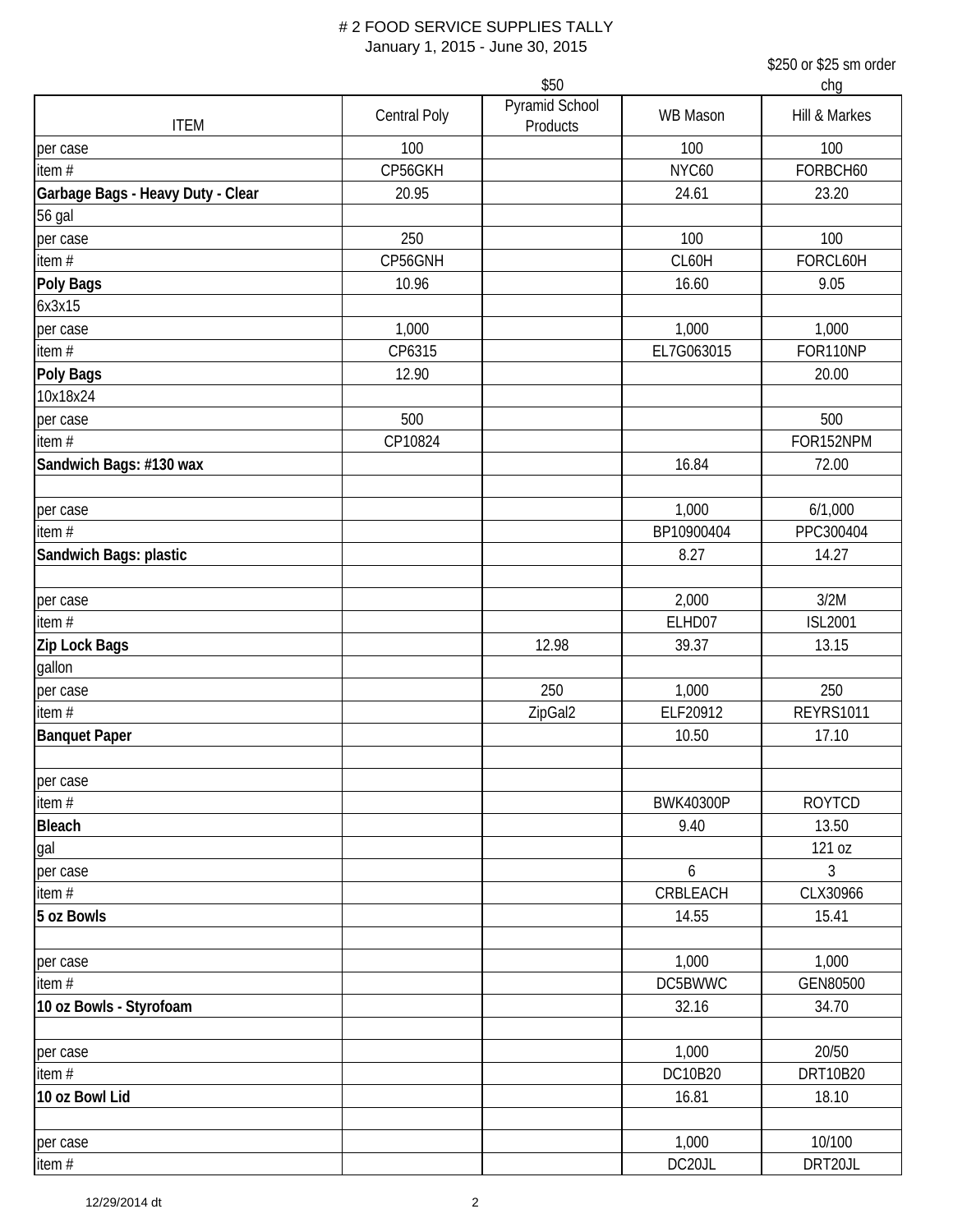|                                |              | \$50                       |           | chg           |  |
|--------------------------------|--------------|----------------------------|-----------|---------------|--|
| <b>ITEM</b>                    | Central Poly | Pyramid School<br>Products | WB Mason  | Hill & Markes |  |
| 12 oz Bowls                    |              |                            | 14.55     | 14.20         |  |
| per case                       |              |                            | 1,000     | 8/125         |  |
| item $#$                       |              |                            | DC12BWWC  | GEN82100      |  |
| <b>Coffee Filters</b>          |              |                            |           | 5.96          |  |
| 18 x 7.5                       |              |                            |           | 12 cup size   |  |
| per case                       |              |                            |           | 250           |  |
| item $#$                       |              |                            |           | CBUNBCF250    |  |
| Comet All Purpose Bleach Spray |              | 42.55                      |           | 44.08         |  |
|                                |              | 32 oz                      |           |               |  |
| per case                       |              | 8                          |           | 3/gal         |  |
| item $#$                       |              | PGC02287                   |           | PNG02291      |  |
| Container - Styrofoam - Hinged |              |                            | 14.82     | 14.80         |  |
| 9x9x3                          |              |                            |           |               |  |
| per case                       |              |                            | 200       | 200           |  |
| item #                         |              |                            | DC90HTPF1 | GEN200VW      |  |
| Container - Styrofoam - Hinged |              |                            | 17.89     | 19.25         |  |
| 6x6x3                          |              |                            |           |               |  |
| per case                       |              |                            | 500       | 500           |  |
| item $#$                       |              |                            | DC60HTPF1 | GEN22500      |  |
| <b>Cotton Cloth</b>            |              |                            |           |               |  |
| 16 x 18                        |              |                            |           |               |  |
| per case                       |              |                            |           |               |  |
| item $#$                       |              |                            |           |               |  |
| <b>Cream Cleanser</b>          |              | 41.98                      |           | 20.00         |  |
| qt                             |              | 32 oz                      |           | qt            |  |
| per case                       |              | 9                          |           | 12            |  |
| item#                          |              | PGC53835                   |           | SMZG1325012   |  |
| Cup - Foam - squat - 4 oz      |              |                            |           | 18.70         |  |
| per case                       |              |                            |           | 20/50         |  |
| item $#$                       |              |                            | DC4J6     | DRT4J6        |  |
| Lid for above                  |              |                            | 9.76      | 10.50         |  |
|                                |              |                            |           |               |  |
| per case                       |              |                            | 1,000     | 10/100        |  |
| item $#$                       |              |                            | DC6JL     | DRT6JL        |  |
| Cup - Foam - squat - 8 oz      |              |                            | 30.90     | 33.40         |  |
|                                |              |                            |           |               |  |
| per case                       |              |                            | 1,000     | 20/50         |  |
| item $#$                       |              |                            | DC8SJ20   | DRT8SJ20      |  |
| Lid for above                  |              |                            | 16.81     | 18.10         |  |
|                                |              |                            |           |               |  |
| per case                       |              |                            | 1,000     | 10/100        |  |
| item#                          |              |                            | 20JL      | DRT20JL       |  |
| Cup: Hot/Cold, 8 oz            |              |                            | 16.00     | 16.95         |  |
| DC8J                           |              |                            |           |               |  |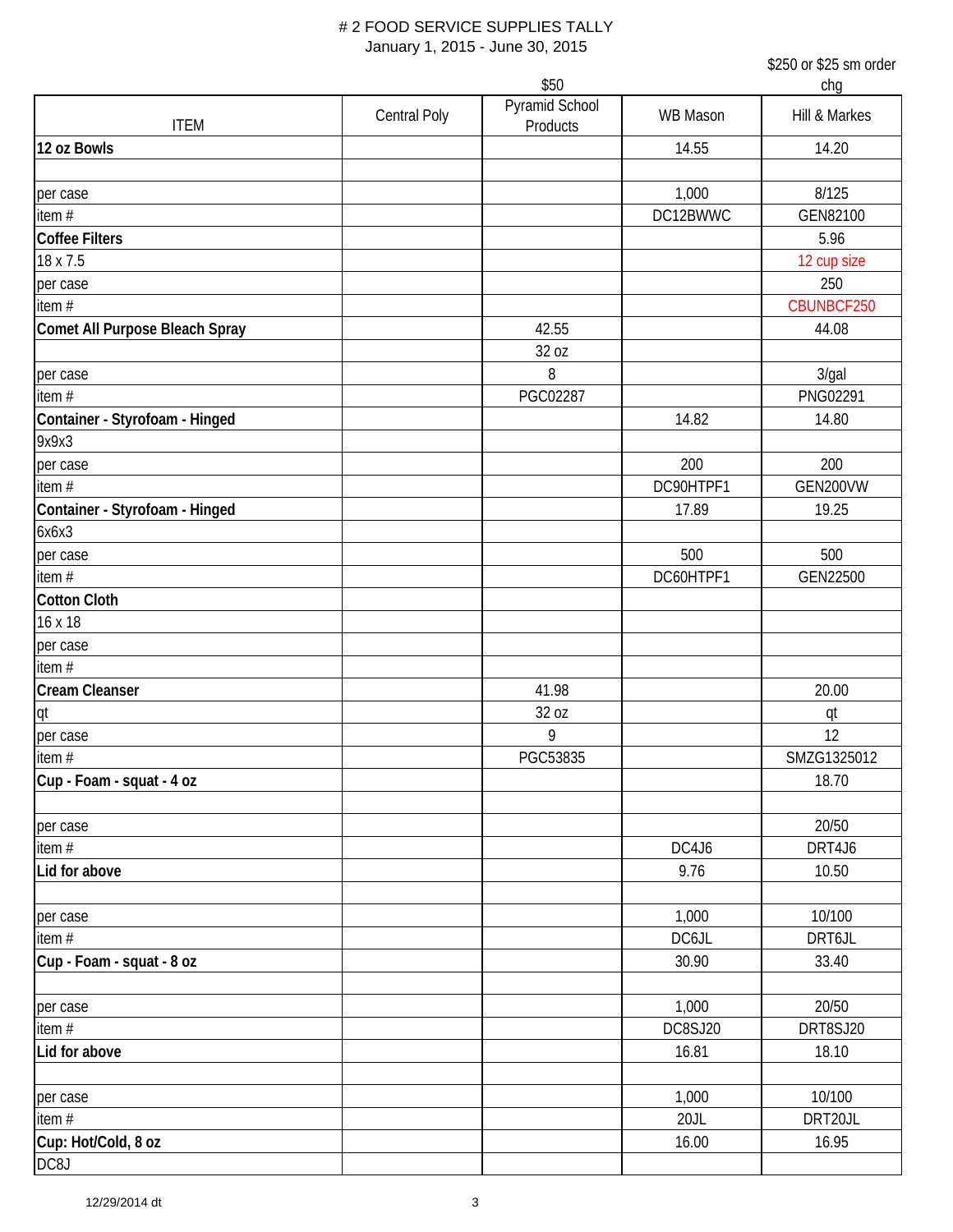|                                                      |                     | \$50                       |                 | chq             |
|------------------------------------------------------|---------------------|----------------------------|-----------------|-----------------|
| <b>ITEM</b>                                          | <b>Central Poly</b> | Pyramid School<br>Products | <b>WB Mason</b> | Hill & Markes   |
| per case                                             |                     |                            | 1,000           | 25/40           |
| item#                                                |                     |                            | DC8J8           | DRT8J8          |
| Lid for above: Hot/Cold, 8 oz                        |                     |                            | 9.98            | 10.80           |
|                                                      |                     |                            |                 |                 |
| per case                                             |                     |                            | 1,000           | 10/100          |
| item#                                                |                     |                            | DC8JL           | DRT8JL          |
| Cup: Souffle, 2 oz                                   |                     |                            | 23.57           | 26.45           |
| DC8J                                                 |                     |                            |                 |                 |
| per case                                             |                     |                            | 2,500           | 10/250          |
| item $#$                                             |                     |                            | DC200PC         | <b>SLOB200</b>  |
| Cup Lid: Souffle, 2 oz                               |                     |                            | 21.58           | 24.70           |
| per case                                             |                     |                            | 2,500           | 25/100          |
| item #                                               |                     |                            | DC200PCL        | SLOPL2          |
| Deli Container - clear w/lid - 12 oz - rectangular   |                     |                            | 26.00           | 26.40           |
| per case                                             |                     |                            | 252             | 200             |
| item $#$                                             |                     |                            | DCC12DCPR       | GENAD12         |
| Dinex 8 oz disposible lids for 8 oz Turnbury<br>mugs |                     |                            |                 | 35.45           |
|                                                      |                     |                            |                 |                 |
| per case                                             |                     |                            |                 | 1M              |
| item $#$                                             |                     |                            |                 | DIN30008775     |
| Dawn Dish Soap                                       |                     |                            |                 | 53.90           |
| gal                                                  |                     |                            |                 |                 |
| per case                                             |                     |                            |                 | $4$ /gal        |
| item#                                                |                     |                            |                 | <b>PNG57445</b> |
| Dishwasher Detergent                                 |                     |                            |                 | 31.35           |
| Cascade or equal                                     |                     |                            |                 | 45 oz           |
| per case                                             |                     |                            |                 | 9               |
| item #                                               |                     |                            |                 | PNG40148        |
| <b>Excaliber Sanitizer</b>                           |                     |                            |                 |                 |
| per case                                             |                     |                            |                 |                 |
| item #                                               |                     |                            |                 |                 |
| Film - 18" x 500'                                    |                     |                            |                 | 12.45           |
| per case                                             |                     |                            |                 |                 |
| item#                                                |                     |                            |                 | <b>WES182</b>   |
| <b>Flash Dri</b>                                     |                     |                            |                 | 37.00           |
| 5 gal                                                |                     |                            |                 |                 |
| per case                                             |                     |                            |                 | 5 gal           |
| item #                                               |                     |                            |                 | SMZC0710005     |
| Gloves - latex - medium - for food handling          | 38.70               | 3.39                       | 3.20            | 34.40           |
| for food handling                                    |                     |                            |                 |                 |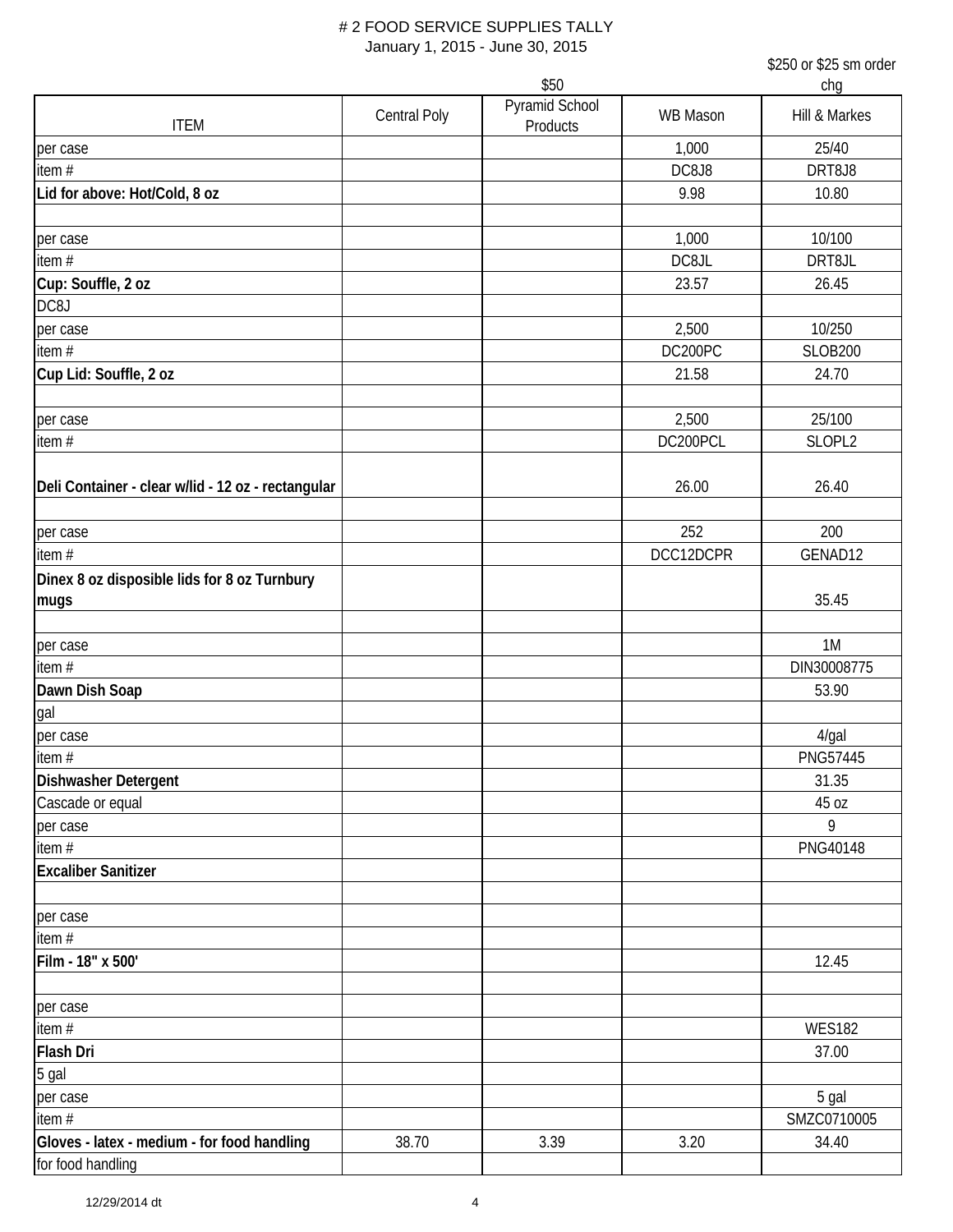|                                            |                     | \$50                       |                 | chq                      |
|--------------------------------------------|---------------------|----------------------------|-----------------|--------------------------|
| <b>ITEM</b>                                | <b>Central Poly</b> | Pyramid School<br>Products | <b>WB Mason</b> | Hill & Markes            |
| per case                                   | 1,000               | 100                        | 100             | 10/100                   |
| item $#$                                   | LGPPG-M             | Tradex LMD5101             | SAGRDRMDIT      | ISL100204                |
| Gloves - latex - large - for food handling | 38.70               | 3.39                       | 3.20            | 34.40                    |
|                                            |                     |                            |                 |                          |
| per case                                   | 1,000               | 100                        | 100             | 10/100                   |
| item $#$                                   | LGPPG-M             | Tradex LLG5101             | SAGRDRLGIT      | ISL100206                |
| Gloves - plastic - for food handling       | 40.90               | 3.95                       | 1.99            | 44.50                    |
|                                            |                     |                            | 500             |                          |
| per case<br>item#                          | 10,000<br>PEHD      | 1,000<br>Tradex P6501-Size | SAGDPELG5       | 10/10/100<br>ISL104GB2-6 |
| <b>Hair Nets</b>                           |                     |                            | 8.08            | 104.40                   |
|                                            |                     |                            |                 |                          |
| per case                                   |                     |                            | 144             | 10/144                   |
| item#                                      |                     |                            | SADPLW22WH      | FDIHN 500BR              |
| Heavy Duty Floor Cleaner                   |                     |                            |                 | 16.95                    |
| liquid                                     |                     |                            |                 |                          |
| per case                                   |                     |                            |                 | 4 gal                    |
| item#                                      |                     |                            |                 | SMZB0320004              |
| <b>Laundry Detergent</b>                   |                     |                            |                 | 20.75                    |
| liquid                                     |                     |                            |                 |                          |
| per case                                   |                     |                            |                 | 4 gal                    |
| item $#$                                   |                     |                            |                 | SMZW420004               |
| <b>Laundry Detergent</b>                   |                     |                            |                 | 22.60                    |
| powder                                     |                     |                            |                 |                          |
| per case                                   |                     |                            |                 | 50#                      |
| item $#$                                   |                     |                            |                 | SMZC0597050              |
| Lime Away                                  |                     |                            |                 | 23.50                    |
|                                            |                     |                            |                 |                          |
| per case                                   |                     |                            |                 | 4 gal                    |
| item $#$                                   |                     |                            |                 | SMZL2125004              |
| Napkins - 1 ply                            |                     |                            | 27.00           | 24.50                    |
| per case                                   |                     |                            | 6,000           | 6,000                    |
| item#                                      |                     |                            | 52059           | MORM1250MS               |
| Pan Liners                                 |                     |                            | 35.50           | 31.45                    |
| 16.375" x 24.375"                          |                     |                            |                 |                          |
| per case                                   |                     |                            | 1,000           | 1,000                    |
| item $#$                                   |                     |                            | BP75003991      | PPC030025                |
| Paper Place Mats                           |                     |                            |                 | 17.10                    |
| white                                      |                     |                            |                 |                          |
| per case                                   |                     |                            |                 | 1,000                    |
| item#                                      |                     |                            |                 | <b>SNF150</b>            |
| Paper Place Mats                           |                     |                            |                 | 17.10                    |
| green                                      |                     |                            |                 |                          |
| per case                                   |                     |                            |                 | 1,000                    |
| item#                                      |                     |                            |                 | SNF6025                  |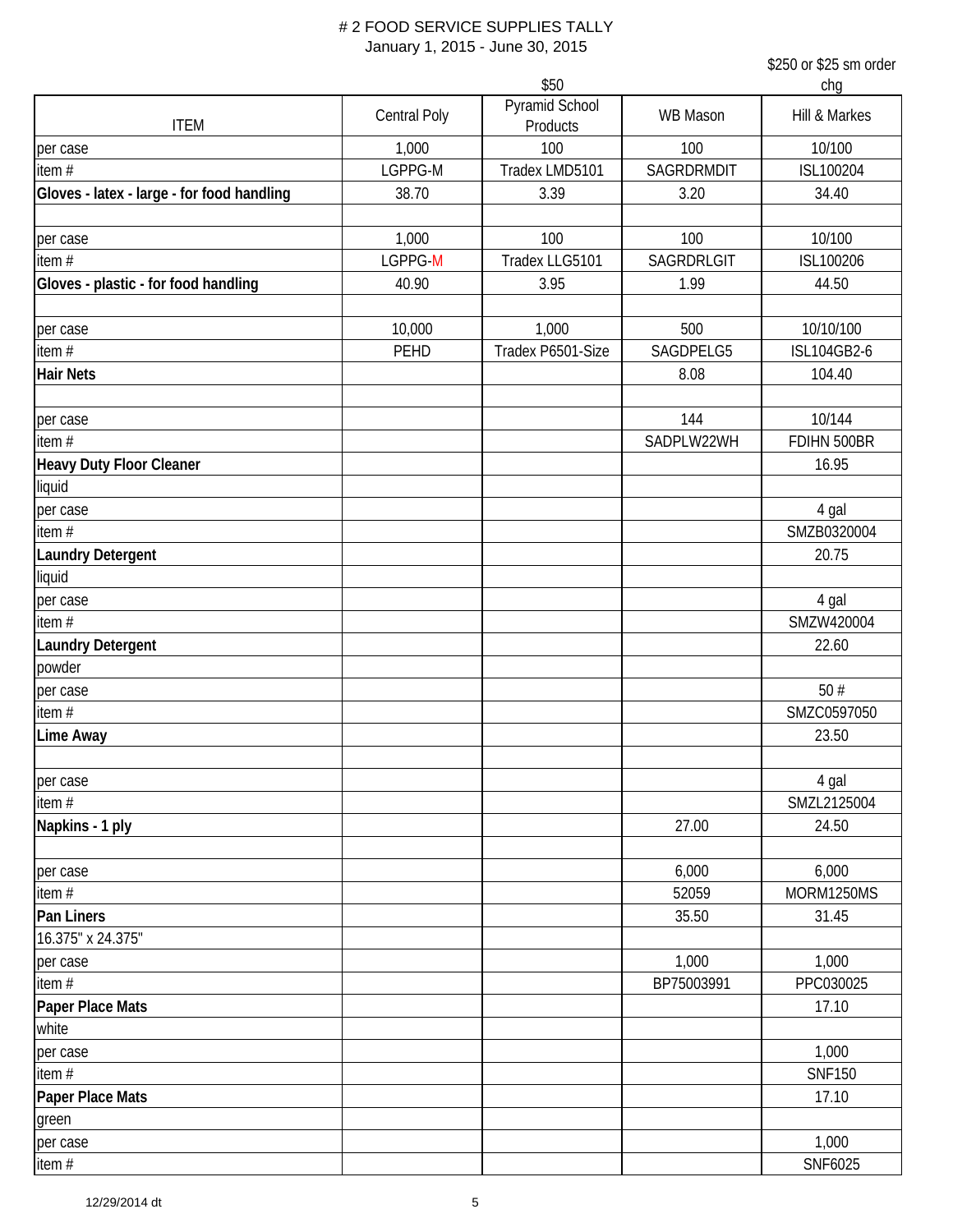|                             |               |                            |              | chg           |
|-----------------------------|---------------|----------------------------|--------------|---------------|
| <b>ITEM</b>                 | Central Poly  | Pyramid School<br>Products | WB Mason     | Hill & Markes |
| <b>Paper Place Mats</b>     |               |                            |              | 17.10         |
| red                         |               |                            |              |               |
| per case                    |               |                            |              | 1,000         |
| item $#$                    |               |                            |              | SNF6005       |
| Paper Towels - Brown        |               |                            | 35.75        | 44.40         |
| (for Towel Master)          |               |                            | 6            |               |
| per case                    |               |                            | 1,000        | 12/450        |
| item #                      |               |                            | GP26480      | GPF19724      |
| Paper Towels - White        |               |                            | 17.49        | 17.09         |
| regular roll                |               |                            | 85           | 85            |
| per case                    |               |                            | 30           | 30            |
| item #                      |               |                            | 74073        | CAS4073A1     |
| <b>Plastic Forks</b>        | 8.94          |                            | 5.99         | 5.91          |
| bulk                        |               |                            |              |               |
| per case                    | 1,000         |                            | 1,000        | 1,000         |
| item $#$                    | <b>FPPWP</b>  |                            | <b>JPEFW</b> | NPP406010     |
| <b>Plastic Knives</b>       | 8.94          |                            | 5.99         | 5.91          |
| bulk                        |               |                            |              |               |
| per case                    | 1,000         |                            | 1,000        | 1,000         |
| item $#$                    | <b>KNPPWP</b> |                            | <b>JPEKW</b> | NPP406017     |
| <b>Plastic Spoons</b>       | 8.94          |                            | 5.99         | 5.91          |
| bulk                        |               |                            |              |               |
| per case                    | 1,000         |                            | 1,000        | 1,000         |
| item $#$                    | <b>TSPPWP</b> |                            | <b>JPESW</b> | NPP406014     |
| <b>Plastic Wrap</b>         | 12.50         |                            | 13.35        | 12.45         |
| 18 x 2,000                  |               |                            |              |               |
| per case                    |               |                            |              |               |
| item $#$                    | 182           |                            | ACCW182      | <b>WES182</b> |
| Plates - paper - 6"         |               |                            | 11.80        | 9.78          |
|                             |               |                            |              |               |
| per case                    |               |                            | 1,000        | 10/100        |
| item #                      |               |                            | FG40111      | ASP10106      |
| Plates - paper - 9"         |               |                            | 20.50        | 18.30         |
|                             |               |                            |              |               |
| per case                    |               |                            | 1,200        | 12/100        |
| item #                      |               |                            | FG10021      | ASP121005     |
| Plates - styrofoam - 9"     |               |                            | 13.20        | 13.80         |
|                             |               |                            |              |               |
| per case                    |               |                            | 500          | 4/125         |
| item $#$                    |               |                            | DC9PWC       | GEN80900      |
| Plates - styrofoam - 10.25" |               |                            | 25.70        | 27.75         |
|                             |               |                            |              |               |
| per case                    |               |                            | 500          | 500           |
| item#                       |               |                            | DC10PWC      | GEN81000      |
| <b>Powder Cleaner</b>       |               | 22.13                      |              | 22.10         |
| qt                          |               | 21 oz                      |              | 21 oz         |
|                             |               |                            |              |               |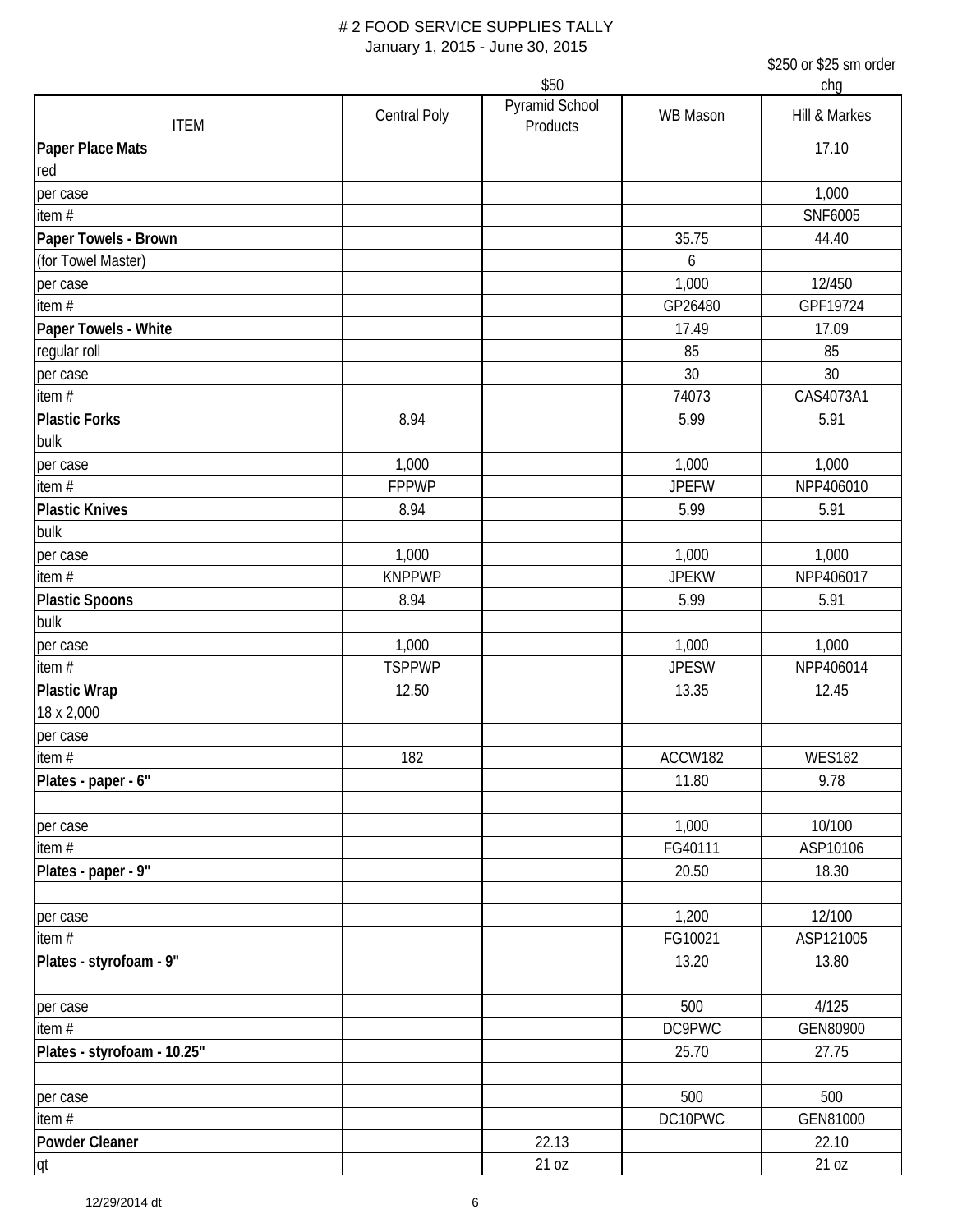|                                     |                     | \$50                       |                 | chg              |
|-------------------------------------|---------------------|----------------------------|-----------------|------------------|
| <b>ITEM</b>                         | <b>Central Poly</b> | Pyramid School<br>Products | <b>WB Mason</b> | Hill & Markes    |
| per case                            |                     | 24                         |                 | 24               |
| item#                               |                     | P752088                    |                 | CAL752088        |
| Sacks 1/6                           |                     |                            | 33.45           | 30.20            |
| per case                            |                     |                            | 50              | 500              |
| item#                               |                     |                            | BSD 1/6 57      | DUO80076         |
| <b>Scotch Brite Pads</b>            |                     | 10.98                      |                 | 11.57            |
|                                     |                     |                            |                 |                  |
| per case                            |                     | 60                         |                 | 6/10             |
| item#                               |                     | 5096                       |                 | DSCMD69          |
| Speedball Cleaner                   |                     |                            |                 | 18.85            |
|                                     |                     |                            |                 | qt               |
| per case                            |                     |                            |                 | 12               |
| item#                               |                     |                            |                 | SMZC0595012      |
| <b>Stainless Steel Scrubber</b>     |                     | 3.49                       |                 | 41.00            |
| per case                            |                     | 12                         |                 | 6/12             |
| item $#$                            |                     | 434PP                      |                 | <b>ROYS7756</b>  |
| Tray - aluminum - 3 compartment HDM |                     |                            | 35.75           | 44.00            |
|                                     |                     |                            |                 | w/lid            |
| per case                            |                     |                            | 250             | 250              |
| item#                               |                     |                            | PP73930CP       | <b>PEN73930C</b> |
| <b>Water Test Strips</b>            |                     |                            |                 |                  |
| QUAQR 7347636                       |                     |                            |                 |                  |
| per case                            |                     |                            |                 |                  |
| item#                               |                     |                            |                 |                  |
| Wypalls x 60                        |                     | 16.98                      |                 | 13.30            |
| 2 ply / 85 sht                      |                     |                            |                 |                  |
| per case                            |                     | 180                        |                 | 180              |
| item $#$                            |                     | KCC34015                   |                 | KIM34015         |
| Zappers All Purpose Towel           |                     | 11.88                      |                 | 65.22            |
| blue                                |                     |                            |                 |                  |
| per case                            |                     | 12                         |                 | 150              |
| item $#$                            |                     | <b>LFK500</b>              |                 | CHX03120011      |
| 3 Compartment Trays                 |                     |                            |                 | 144.00           |
| Oliver                              |                     |                            |                 |                  |
| per case                            |                     |                            |                 | 600              |
| item#                               |                     |                            |                 | OLV2103          |
| 32 oz Spray Bottle                  |                     | .41                        |                 | .42              |
| per case                            |                     | ea                         |                 | ea               |
| item #                              |                     | 5032WG                     |                 | <b>IMP5032WG</b> |
| Trigger Sprayer for 32 oz Bottle    |                     | .38                        |                 | .38              |
|                                     |                     |                            |                 |                  |
| per case                            |                     | ea                         |                 | ea               |
| item#                               |                     | 4902                       |                 | <b>IMP4902</b>   |